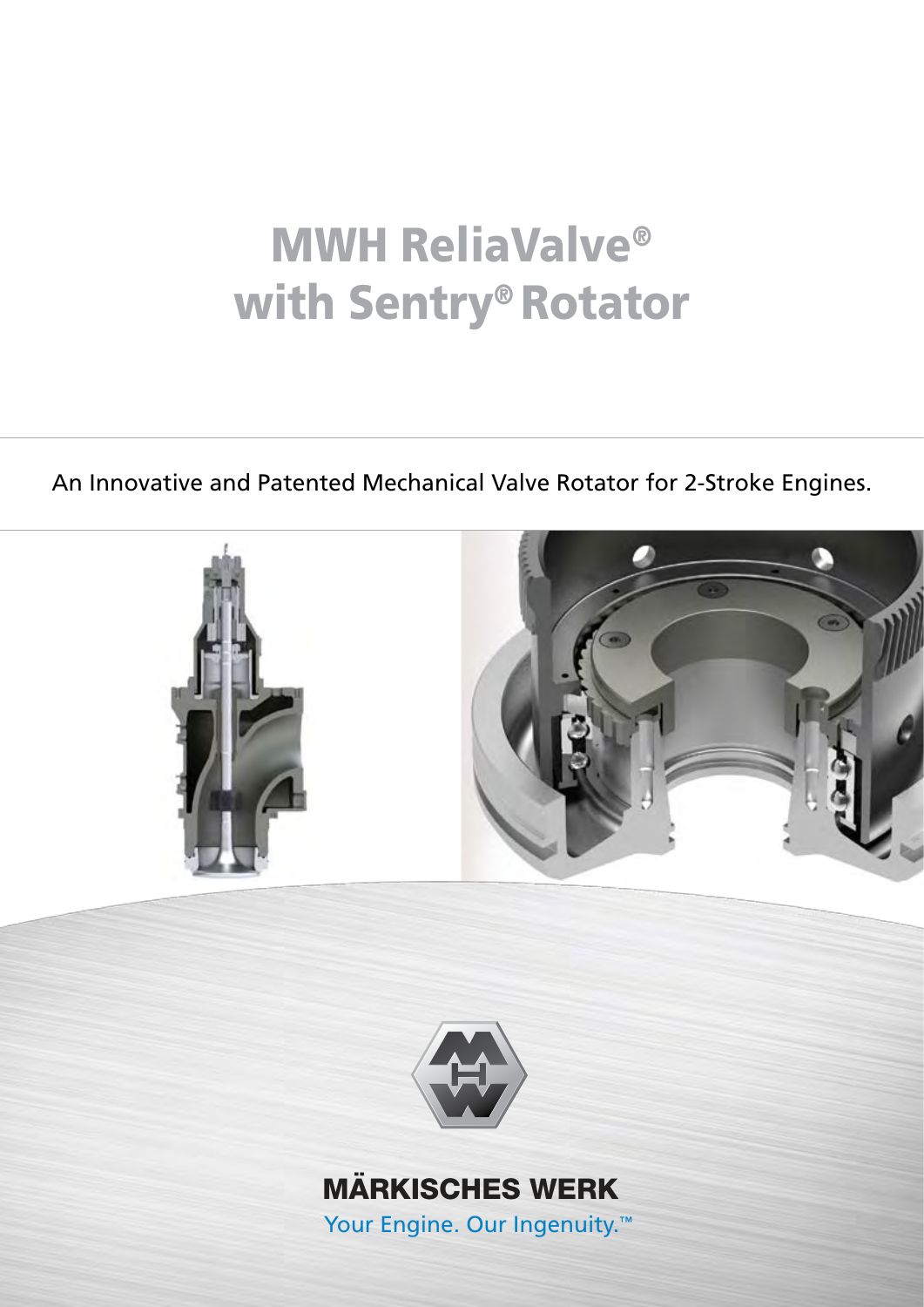

# INTRODUCTION

Two-stroke engine exhaust valves operate under extremely harsh thermal and environmental conditions that typically result in a 6,000 - 8,000 hr. service interval for these components [1]. Exposure to high temperatures and heavy fuel oil (HFO) combustion products can lead to severe chemical attack on the valve head and other parts of the exhaust system. Eco-speed and low steaming can reduce engine speeds down to 10% load. Combined with the additional low sulphur requirements, these conditions can promote rapid wear of the valve spindle seat surface. MWH has seen by-products of the combustion with ashes of non-burning constituents coming from the HFO as well as from the lubeoil.

This paper describes the design, testing and serial operation of a novel mechanical valve rotator for increasing the service life of 2-stroke engine exhaust valves.



# DESIGN OF CURRENT EXHAUST VALVES AND WEAR MECHANISMS

A large fraction of the world's marine 2-stroke engines are designed by three manufacturers: MAN-B&W (MC-Series), Wärtsiläe-Sulzer (RTAseries) and Mitsubishi (UEC-series). Each engine design has unique features, but many general characteristics of the exhaust system are common to all three manufacturers. Figure 1 shows a typical 2-stroke exhaust valve assembly, including the valve drive (hydraulic actuator), pneumatic spring (air cylinder), valve housing, valve guide, valve spindle (with vane rotator), and bottom piece or valve seat.

#### Wear Mechanisms in 2-stroke Engine Exhaust Valves

The most prevalent wear mechanisms in 2-stroke engine valves have been described in [2] and include:

- Adhesion and abrasive wear
- Macro particles and dent marks
- Build up of glassy-deposits
- Low temperature corrosion
- High temperature corrosion
- Low-cycle fatique

The first two of these wear mechanisms (adhesion/abrasive wear and macro particles/dent marks) are of particular interest to this project, and are described in further detail.

Adhesion and abrasive wear refers to a mechanism in which deposit particles can become entrapped between the valve guide and valve spindle stem. These particles adhere to the valve spindle guide and cause abrasive wear on guide and stem. This mechanismen causes a sticking effect which can prevent rotation of the valve spindle. Lack of rotation causes un-symmetric heating and distortion of the valve spindle head, which can subsequently lead to combustion gas leaks and erosion. Figure 2 shows a photograph of a valve guide with considerable deposit particle adhesion.

**Figure 1: Typical 2-stroke engine exhaust valve**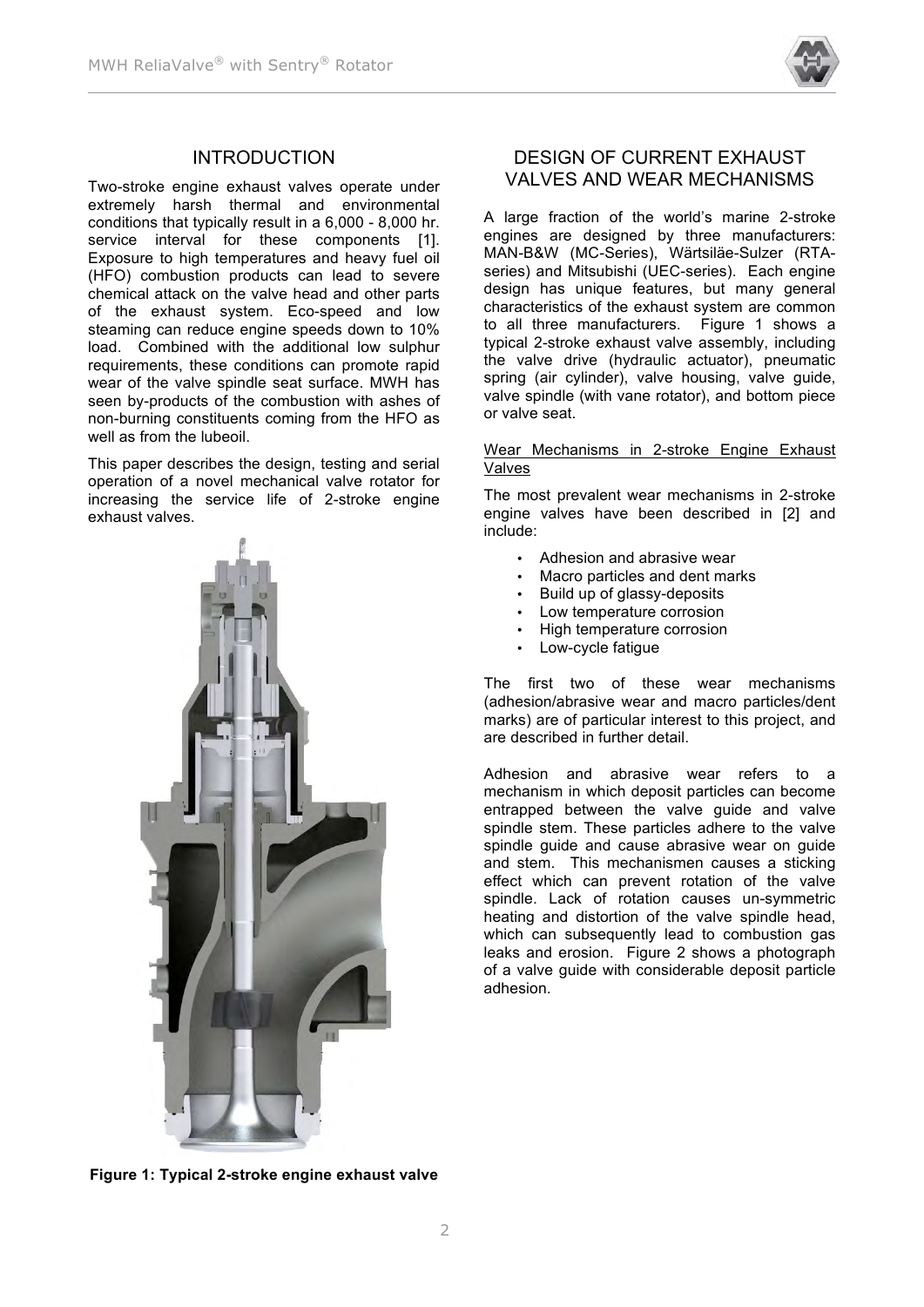



#### **Figure 2: Valve guide with evidence of adhesion and abrasive wear [6].**

Macro particles and dent marks refers to a mechanism in which particles and deposits formed as a by-product of the combustion of fuel (HFO) become trapped between the valve spindle and seat ring. When the valve spindle closes on the seat ring, these particles generate a 'dent' in each of the paired surfaces. Repeated denting of the seating surfaces can eventually create a path for leakage of combustion gases. Once this occurs, the hot combustion gases lead to the rapid erosion and corrosion of these metal surfaces. Figure 3 shows a photograph of a valve spindle with extensive evidence of dent marks.



#### **Figure 3: Valve spindle with extensive evidence of dent marks [6].**

Recently, we have begun to see a new type of wear mechanism on the valve spindle seat, the so called "glassing" or "glassy-deposits". As opposed to the well known wear mechanism from macroparticle indentation (see Figure 3), these glassydeposits form a thin, hard layer only on the valve spindle seat surface. The mechanism of the glassy deposit formation is very complex and appears to be related to a combination of the following conditions:

- Fuel (HFO) quality
- Lubeoil quality and quantity
- Engine operation condition
- **Temperature**
- Seating pressure

Engines operating with eco-speed or extreme lowsteaming down to 10% load experience high valve spindle temperatures caused by the lower cooling effect of the scavange air (low scavange air pressure follows low load). In addition, the specific lubrication quantity under low-load conditions is high. The low sulphur content of the fuel (HFO) results in an over-abundance of calcium from the lubeoil. Under these conditions, the possibility of creating glassy-deposits on the seat area of the valve-spindle becomes high when the correct seat contact pressure is present. Build-up of glassydeposits on the seat of the bottom piece has not been observed.

These glassy-deposits (see Figure 4) have a hardness of approximately 800 HV with high adhesion to the valve seat material. During inspection, it is only possible to remove the glassydeposits from the valve spindle seat with hard metal scrapers. Different coefficients of thermal expansion between the valve spindle seat and the glassy-deposits lead to radial cracks in the deposit layer. These cracks are the initation of exhaust gas channels. After a channel is formed, and a blow through begins to develop, the local temperature increases, accelerating the local corrosion and causing rapid removal of the metal surface itself [3]. Typical so called "cobblestone" corrosion [4], characteristic of high-temperature corrosion is documented in Figure 4 as type of valve spindle wear. Subsequent valve spindle failure usually results.



**Figure 4: Valve spindle with extensive "glassydeposits" and beginning of blow-byes.**

#### Analysis of Glassy-Deposits

MWH analysis of the glassy-deposits showed the presence of compounds of calcium, vanadium, sulphur and sodium. Under pressure and temperature, the salts crystallize to form a thin glassy layer. Kingston-Jones, *et al*. have described the formation of low melting point salts in detail [5]. Sulphur oxides  $(SO<sub>2</sub>$  and  $SO<sub>3</sub>)$ , vanadium oxides  $(V<sub>2</sub>O<sub>5</sub>)$  and sodium oxides  $(NA<sub>2</sub>O)$  from the combustion process react with each other and with calcium from the lubeoil to form these low melting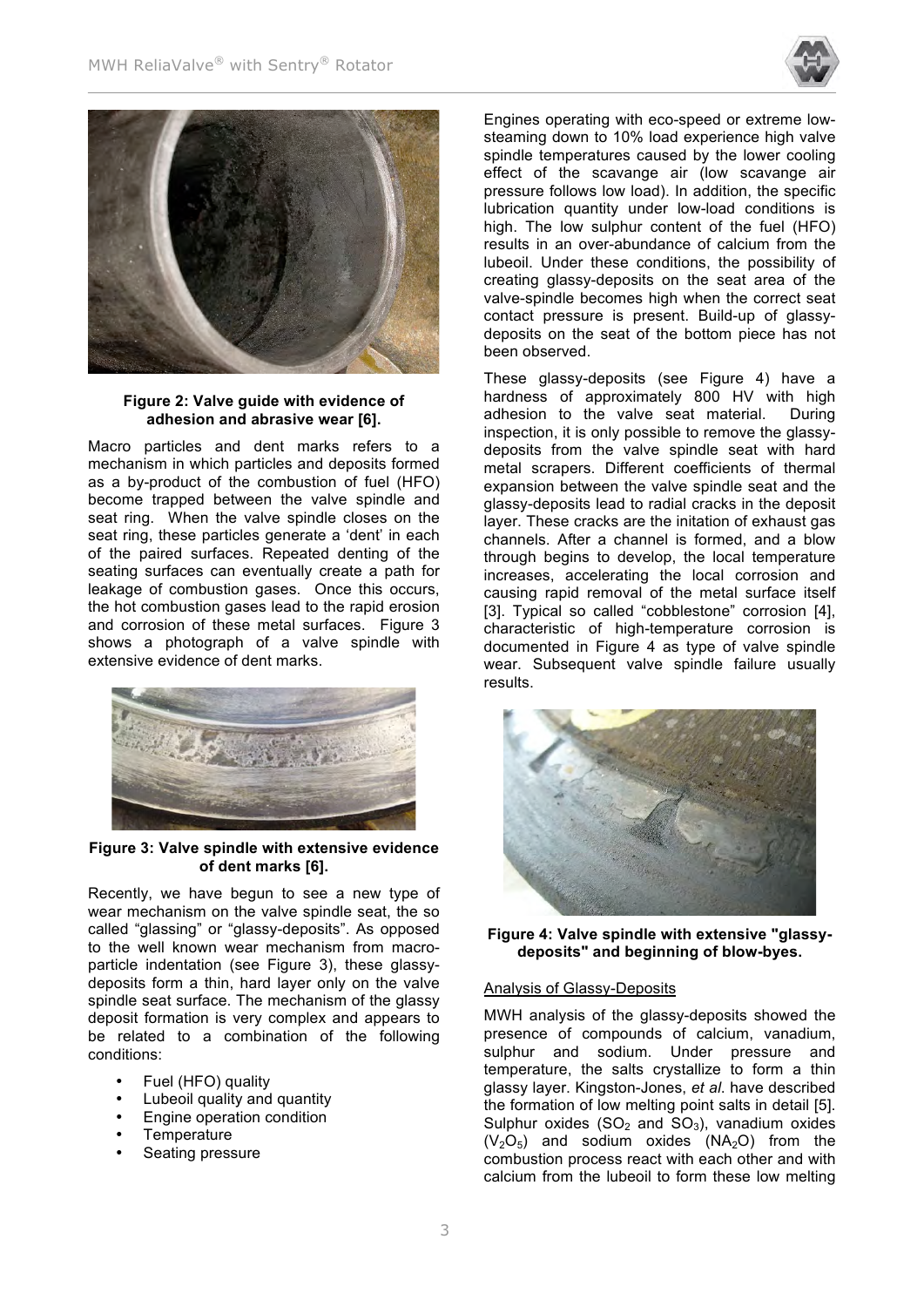

point salts. These salts include sodium sulphate (NaSO<sub>4</sub>), calcium sulphate (CaSO<sub>4</sub>) and sodium vanadyl vanadates of varying compositions (usually referred to as NaVV). Table 1 shows a list of sodium vanadyl vanadates and their respective melting points.

| Table 1: Melting points of some vanadates [5]. |  |
|------------------------------------------------|--|
|------------------------------------------------|--|

| Compound                                                                                                                                                                                                                 | Temperature °C |
|--------------------------------------------------------------------------------------------------------------------------------------------------------------------------------------------------------------------------|----------------|
| NaVV* (5:12)                                                                                                                                                                                                             | 570            |
| NaVV (1:6)                                                                                                                                                                                                               | 625            |
| NaVO <sub>3</sub>                                                                                                                                                                                                        | 630            |
| $V_2O_5$                                                                                                                                                                                                                 | 650-680        |
| MqV <sub>2</sub> O <sub>6</sub>                                                                                                                                                                                          | 680-700        |
| $CaV2O6$ , BaV <sub>2</sub> O <sub>6</sub>                                                                                                                                                                               | 700-705        |
| NiV <sub>2</sub> O <sub>6</sub>                                                                                                                                                                                          | 720            |
| CaV <sub>2</sub> O <sub>6</sub>                                                                                                                                                                                          | 778            |
| CrVO <sub>a</sub>                                                                                                                                                                                                        | 810            |
| FeVO <sub>4</sub>                                                                                                                                                                                                        | 816            |
| $Ca2V2O7$                                                                                                                                                                                                                | 820            |
| Ba <sub>2</sub> V <sub>2</sub> O <sub>7</sub>                                                                                                                                                                            | 863            |
| $Ni2V2O7$                                                                                                                                                                                                                | 880            |
| $Ca_2V_2O_7$                                                                                                                                                                                                             | 1015           |
| *NaVV = sodium vanadyl vanadate $5:12 = 5$ Na <sub>2</sub> O.V <sub>2</sub> O <sub>4</sub> .<br>11V <sub>2</sub> O <sub>5</sub><br>1:6 = Na <sub>2</sub> O.V <sub>2</sub> O <sub>4</sub> .5V <sub>2</sub> O <sub>5</sub> |                |

#### Seat Ring Geometry

The three different designs of the seat of the bottom piece of 2-stroke exhaust valves were described extensively in [6]. The standard-type design features flat valve spindle and seat ring surfaces, while the W-type and Chamber-type seat rings employ a more complex geometry with the aim of addressing the dent mark wear mechanism. These seat ring designs generate higher interfacial contact loads, and provide a pocket where cool, un-combusted gases can reside next to the seating surface. If a passage for gas leakage is created by dent marks, the cool gases can escape without eroding the metal surfaces of the valve spindle and seat ring.

Seat ring geometry modifications can be used to alleviate the dent wear mechanism, but the adhesion and abrasive mechanism (sticking of valve spindle stem) and blow-byes (glassydeposits) must be addressed by other means, see also Figure 4 (chamber-type) and Figure 5 (Wtype).



**Figure 5: Valve spindle with extensive dentmarks and beginning of blow-byes (W-type geometrie of bottom piece).**

#### Conventional Valve Rotation Mechanisms

Rotation of the valve spindle within the exhaust valve assembly is beneficial for several reasons, and it generally reduces the wear rate of the exhaust valve assembly. Today, most 2-stroke exhaust valves rely on aerodynamic vanes (wing bushes) for passive spindle rotation (see Figure 1). Exhaust gases flow over the vanes and rotate the spindle as it opens, creating an axi-symmetric temperature distribution, and reducing thermal gradients within the valve spindle. This decreases distortion and thermal stresses within the spindle, and reduces low and high cycle fatigue. However, in some types of engines, vanes fail to provide additional important benefits, namely the polishing and removal of residuals on the valve spindle sealings surface and overcoming the stiction caused by deposits within the valve guide. As discussed previously, these phenomena lead to wear of the exhaust spindle, guide and seat ring, and ultimately force most operators to service their exhaust valves after 6,000 to 8,000 hours of service. The rotation rate of the spindles is not controlled with the use of aerodynamic vanes. As a result, inadequate rotation is achieved at low engine speeds and loads, and insufficient rotational torque is generated to overcome stiction within the valve guide once adhesion and abrasive wear are initiated. Positive mechanical rotation addresses the shortcomings of traditional valve rotators.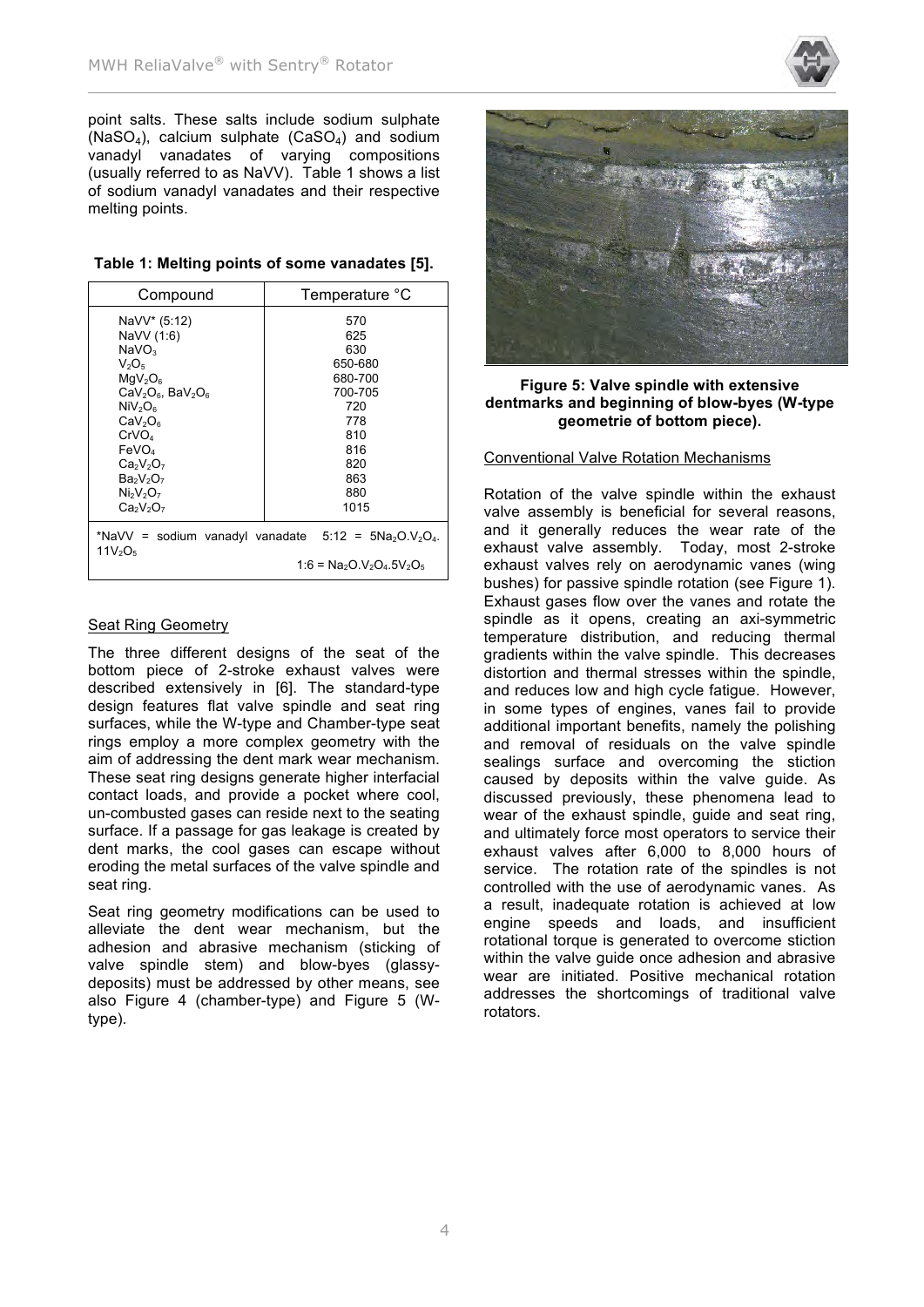

# DESIGN FEATURES OF THE MECHANICAL VALVE ROTATOR

Various approaches for controlling wear in exhaust valves have been employed with various degrees of success. This paper describes the design of a mechanical valve rotator that addresses both of the aforementioned wear mechanisms to extend the service interval of 2-stroke exhaust valves.

The main benefit of mechanical rotation is achieved when a certain wiping or grinding effect is produced on the valve spindle and seat ring surfaces. This seating surface polishing effect is produced by the valve spindle's rotational motion as it contacts the bottom piece or seat ring [5].



**Figure 6: Exhaust valve assembly with mechanical valve rotator.**

An innovative and patented mechanical valve rotator (Sentry® Rotator) for 2-stroke engines has been developed by Märkisches Werk GmbH (MWH). This valve rotator mechanism can be incorporated into an existing exhaust valve assembly with only minor modification, as shown in Figure 6 and Figure 7. The rotator features an inner and outer drive element. The helical rotating gear is linked to the inner drive element via a freewheel device that transmits a rotation to the valve stem during the valve closing movement. The helical gear rotator and free-wheel mechanism are shown in Figure 8.



**Figure 7: Detail view of mechanical valve rotator mechanism.**



**Figure 8: Helical gear rotator and free-wheel mechanism.**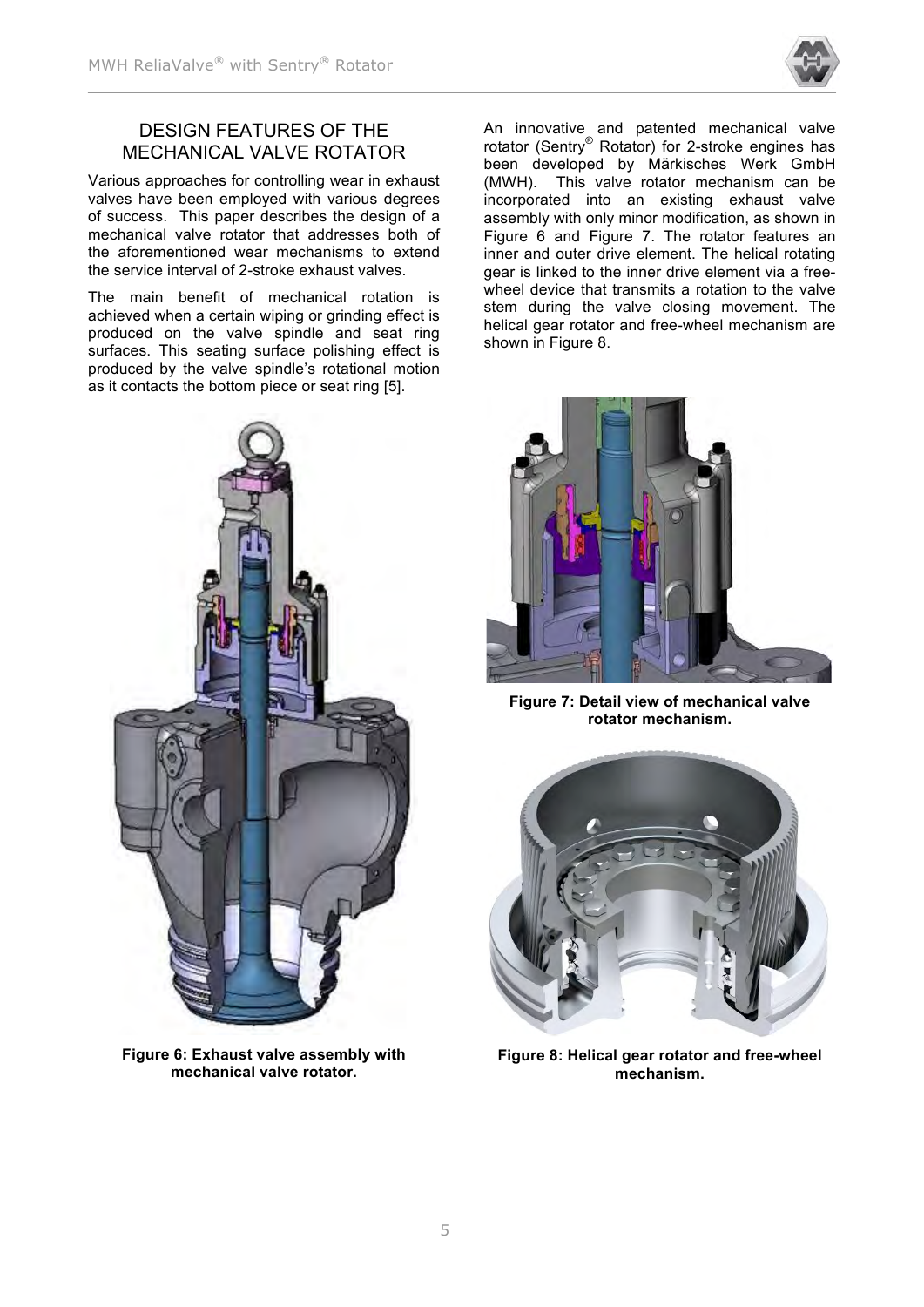

#### Advantages of Mechanical Rotation

The mechanical valve rotator essentially forces a controlled rotation of the valve spindle during the valve closing movement. This continuous rotation speed can be tuned from  $3 - 20$  rpm, and is a linear function of the engine speed. In addition, this valve rotation is achieved even under conditions where sticking in the valve guide would prevent rotation with an aerodynamic vane.

The Sentry® Rotator provides all the traditional benefits of valve rotation, including an axisymmetrical temperature distribution in the valve spindle to reduce thermal stresses and improve low and high cycle fatigue life. However, by rotating the valve spindle during the closing movement, a continuous polishing effect is achieved on the seating surfaces of the valve spindle and bottom piece. This seat polishing effect prevents deterioration by dent marks and dramatically reduces the possibility of combustion gas leaks. In essence, continuously polishing the seating surfaces ensures that all functions of the seat (gas sealing, heat transfer, etc.) remain at peak efficiency throughout the life of the engine.

An additional possible benefit is that, by removing the aerodynamic vane (wing bush) from the valve spindle stem, an improvement in scavenging efficiency may be achieved. This could result in improved thermodynamic efficiency of the engine and reduced fuel consumption. However, this effect has not yet been quantified.

Mechanical valve rotation addresses two of the major mechanisms for exhaust valve wear (adhesion and abrasive wear and build up of deposits and dent marks) which enables an increase in time between overhauls of exhaust valve assemblies.

# FIELD TESTS AND SERIES OPERATION

First MWH ReliaValve<sup>®</sup> reached 37,505 hours operating experience

Various engine field tests have been in progress since 2003, on several engine types and sizes. The results of the first four years were documented in [6]. One such field test was performed on the "MV Libra Buenos Aires / CMA CGM Bahia", which is powered with a MAN-B&W 7L70MC engine (see Figure 9). A new Nimonic exhaust valve and Sentry® Rotator were installed in 2003 in cylinder # 1 of this engine. As reported in 2007 [6], the ReliaValve® had succesfully reached 16,647 hours of operation. Periodic inspections at 1,000, 4,200, 9,100, and 16,647 hours of the general function of the ReliaValve® and, in particular, the seating surfaces on the valve spindle and bottom piece were performed. In 2007, the inspection showed that the continuous rotation described above was effective in maintaining clean, polished seating surfaces. Moreover, no dent marks were visible on either the valve spindle or bottom piece surfaces. Even after 16,647 hours of operation, there was no evidence of excessive wear on the seating surfaces.

Based on the postive results seen in 2007, the target of 30,000 hours service-free operation was deemed as possible. Additional to the on-going field test on six MAN-B&W engines in the range from MC60 to MC90 type, there are also nine MAN-B&W engines completely equipped with converted ReliaValves® . With this wide range of experience, the MWH ReliaValves<sup>®</sup> have been approved for 30,000 hours or more. The only scheduled maintenance item for the ReliaValve<sup>®</sup> with Sentry® Rotator consists of the replacing the valve spindle stem seals after 15,000 to 18,000 hours. This work can be performed on board without removing the complete ReliaValve<sup>®</sup> from the engine. Only disassembly of the valve drive and air cylinder is necessary to change the stem sealings. It is recommended that the free-wheel mechanism and axial bearings of the Sentry® Rotator be inspected every 30,000 hours and replaced, if necessary.



**Figure 9: Cylinder #1 of the MAN-B&W 7L70MC engine on the "MV Libra Buenos Aires / CMA CGM Bahia" [6].**

Figure 10 through Figure 17 show the inspection results and the reliability of the first ReliaValve<sup>®</sup> on the "MV Libra Buenos Aires / CMA CGM Bahia". Thes pictures document the operation up to the 37,505 hour inspection performed in January 2010. The helix gear and the ratchet system were last inspected at 31,882 hours. Thes components appeared in as-new condition with no visible wear.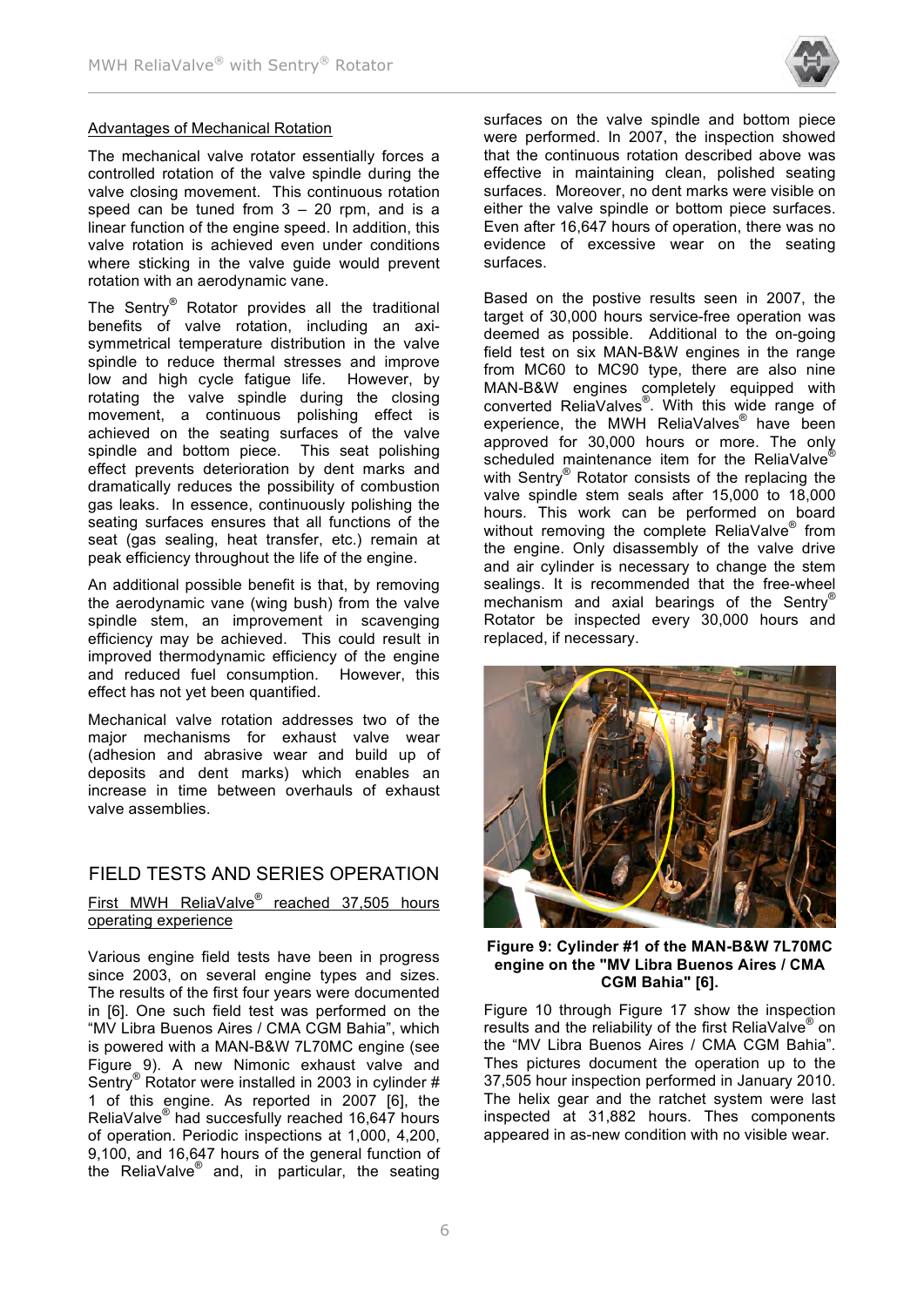



**Figure 10: Photographs of the valve spindle and seat ring surfaces after 1,000 hours [6].**



**Figure 11: Photographs of the valve spindle and seat ring surfaces after 9,100 hours [6].**



**Figure 12: Photograph of the valve spindle and seat ring surfaces after 16,647 hours [6].**



**Figure 13: Photograph of valve spindle seat surfaces after 31,882 hours.**



**Figure 14: Photograph of valve spindle seat surfaces after 37,505 hours.**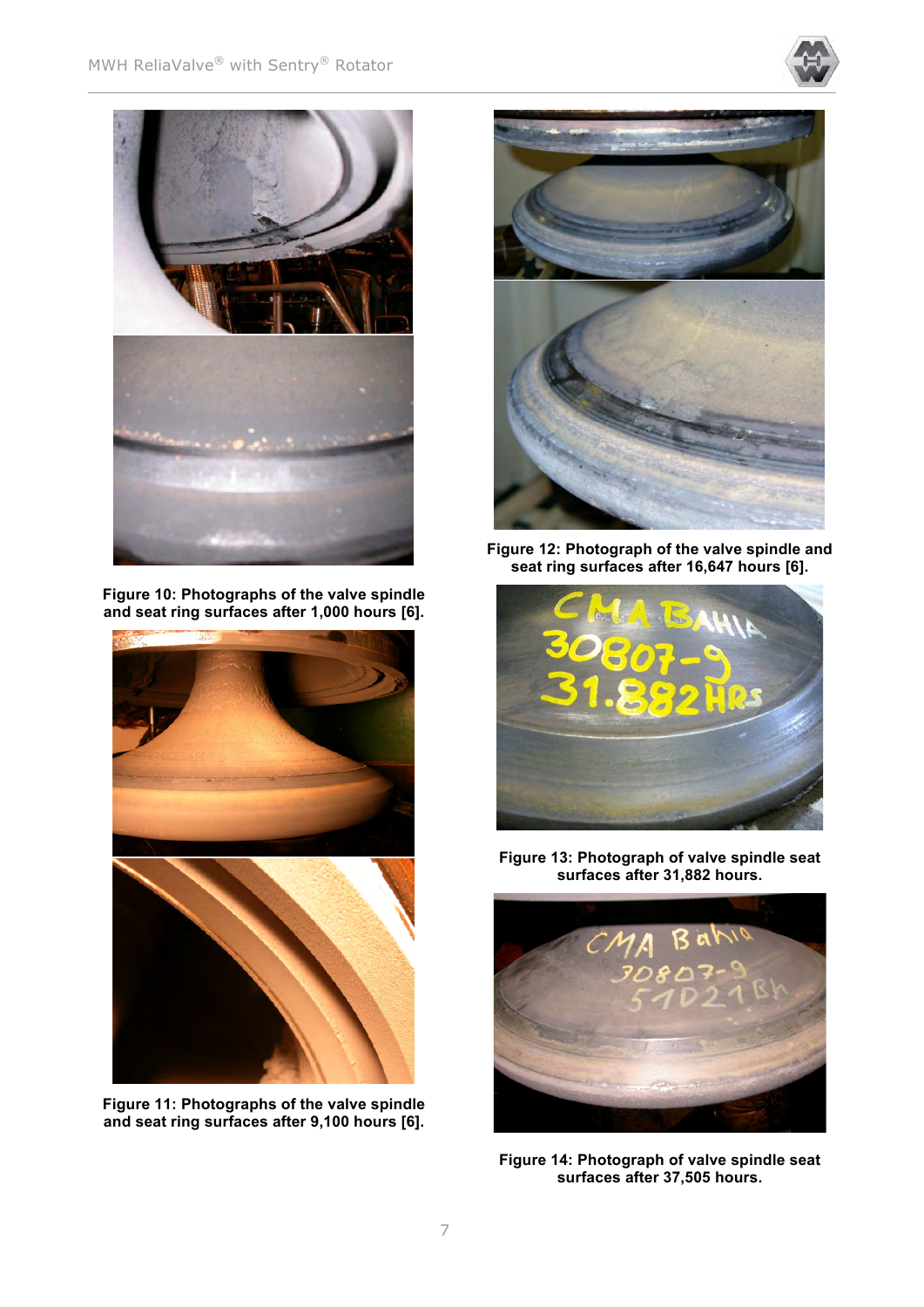



**Figure 15: Photograph of the rotator gear and free-wheel after 31,882 hours.**



**Figure 16: Photograph of the outer helix gear inside the valvedrive after 31,882 hours.**



**Figure 17: Photograph of the inner helix gear after 31,882 hours.**

#### DESIGN REFINEMENTS

#### Hydraulic oil drains and air spring chamber

Field tests on an MC90 engine have lead to refinements of the Sentry® Rotator design. Specifically, improvements have been made to the hydraulic oil drains and air-spring chamber. This refinement was done in 2006 and reported also in [6].

The need for increasing the capacity of the hydraulic oil drains was necessitated by the large oil flow requirement of large engine valve actuators. The addition of longitudinal grooves on the helical gear has increased the oil drain capacity to handle flow rates in excess of 500 l/hr.

The air-spring chamber design has also been modified. This was done in order to limit the maximum air pressure within the system and match the characteristic of the original air-spring, as shown in Figure 18 and Figure 19.







**Figure 19: Comparison of the hydraulic drive pressure for original valve assembly (no rotator), initial rotator (Evolution I), and refined rotator design (Evolution II) [6].**